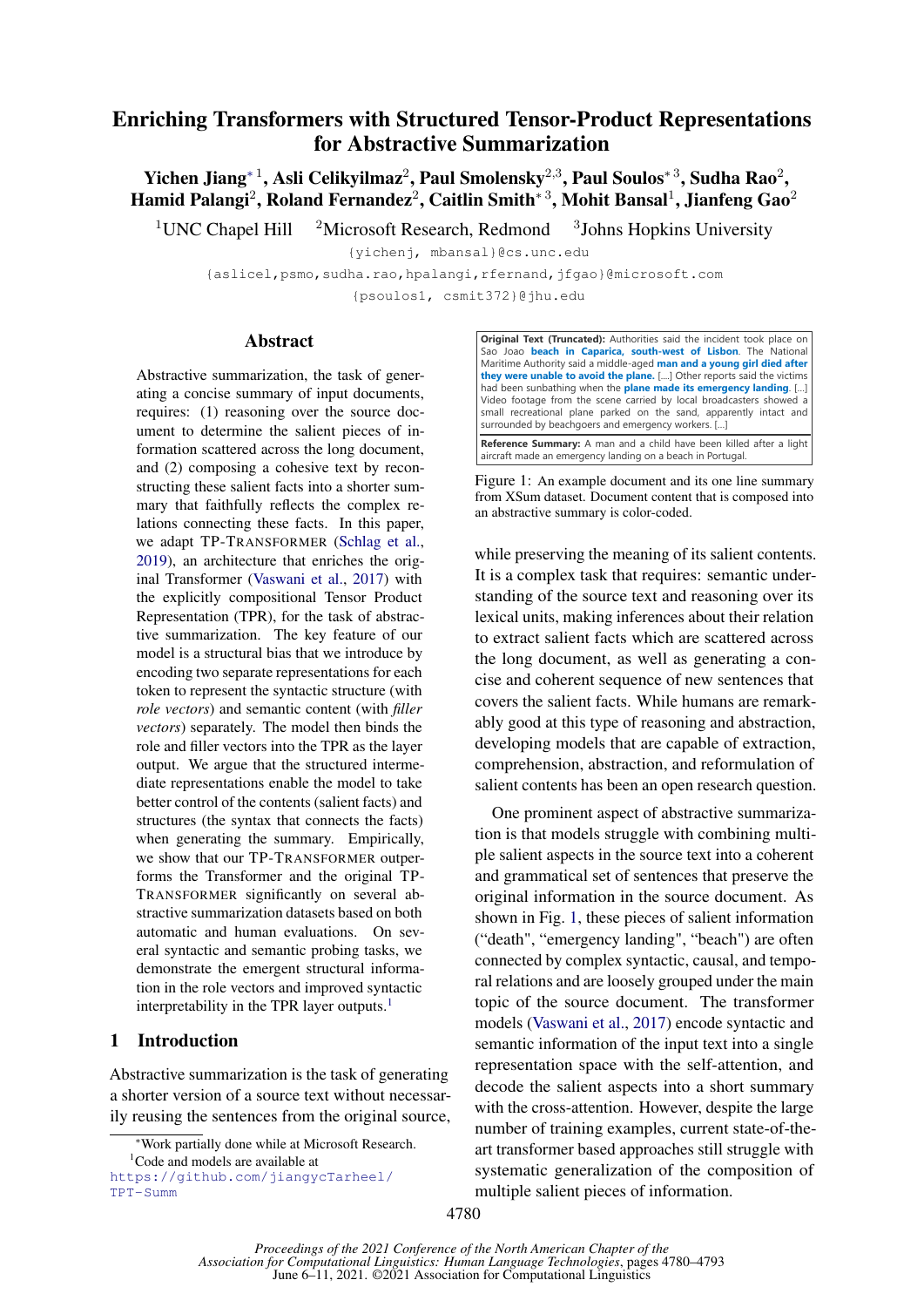In this paper, we investigate new types of computational primitives for transformers based on Tensor Product Representations (TPRs) [\(Smolen](#page-11-1)[sky,](#page-11-1) [1990\)](#page-11-1) which are explicitly-compositional vector embeddings of symbolic structures. A Tensor Product Representation encodes a constituent in a symbolic structure as a composite of a *role*, which encodes the structural information (e.g., the dependency relation with another word), and a *filler*, which encodes the content of the constituent (e.g., the meaning of a word). Analogously, the TP-TRANSFORMER constructs a pair of representations for every token at every layer: a *filler vector* returned by attention and a novel *role vector*. As visualized in Fig. [2,](#page-2-0) the model then binds the role and filler vectors to produce the output of every token as a TPR. We adapt the TP-TRANSFORMER [\(Schlag et al.,](#page-10-0) [2019\)](#page-10-0), which was proposed for solving mathematics problems, for the task of abstractive summarization. Unlike the original TP-TRANSFORMER, which directly projects the input representation into a continuous role vector space, our model generates the role vectors by attending to a learned dictionary of role embeddings [\(Palangi et al.,](#page-10-1) [2018\)](#page-10-1). We observe that most learned role attention distributions are approximately one-hot, thus restricting the role vectors to a highly discrete space. This structural inductive bias encourages the TP-TRANSFORMER to encode the syntactic information in the discrete roles while isolating the semantics in the continuous fillers.

To test the ability of our TP-TRANSFORMER with discrete roles against the standard Transformer and the TP-TRANSFORMER with continuous roles, we build several models from scratch on a number of summarization datasets spanning different degrees of abstractiveness, output summary lengths, and domains. Our TP-TRANSFORMER significantly outperforms the standard Transformer and the TP-TRANSFORMER with continuous roles on the XSum [\(Narayan et al.,](#page-10-2) [2018\)](#page-10-2), Wikihow [\(Koupaee and Wang,](#page-10-3) [2018\)](#page-10-3), and Arxiv [\(Co](#page-9-0)[han et al.,](#page-9-0) [2018\)](#page-9-0) datasets and achieves competitive performance on the CNN/Daily Mail [\(Hermann](#page-9-1) [et al.,](#page-9-1) [2015;](#page-9-1) [Nallapati et al.,](#page-10-4) [2016\)](#page-10-4) dataset, measured by automatic metrics including ROUGE [\(Lin,](#page-10-5) [2004\)](#page-10-5) and METEOR [\(Denkowski and Lavie,](#page-9-2) [2014\)](#page-9-2). Our human evaluations on XSum and Wikihow datasets also correlate with the automatic metrics, demonstrating that summaries generated by our TP-TRANSFORMER are indeed better than the Transsentation that naturally emerges during training and the advantage of having compositional TPR hidden states, we design a suite of decoder probing tasks to explore the information encoded in the role, filler, and TPR space. We adopt the encoder probing task design presented in [Tenney et al.](#page-11-2) [\(2019b\)](#page-11-2) and create four decoder probing tasks: Part-of-speech tagging (POS), Dependency Labeling (DEP), Semantic Role Labeling (SRL), and Named Entity Labeling (NEL). Our findings collectively show that the decoder's role vectors encode a wealth of syntactic structures, aiding the decoder in deducing the syntactic features (e.g., being a proper noun, being the object of the root predicate) of the next token to be generated. The decoder's filler vectors on the other hand encode more semantic information (e.g., being a person's name). Furthermore, we observe that having the compositional TPR results in a more interpretable final representation than the original Transformer has at every layer, regarding the syntactic features of the next word to be generated. Our results support our hypothesis that by disentangling semantics and syntax, such structured intermediate representations enable the model to better control both the content to be conveyed and the syntactic structure needed to express it, ultimately improving the factuality and grammaticality of the generated summaries.

Furthermore, to investigate the structural repre-

former's generations.

Our overall contributions are as follows: (1) we present a novel adaptation of the original Transformer architecture that incorporates a dictionary of role embeddings at every layer and generates Tensor Product Representation by binding the role vectors with attention outputs (filler vectors); (2) show that our TP-TRANSFORMER outperforms the Transformer as well as the original TP-TRANSFORMER [\(Schlag et al.,](#page-10-0) [2019\)](#page-10-0) on several abstractive summarization datasets; and (3) demonstrate the emergent structures in representations by revealing the disentangled syntactic and semantic information encoded in the role and filler spaces.

#### 2 The TP-TRANSFORMER

We build our TP-TRANSFORMER based on the Transformer architecture used in [Raffel et al.](#page-10-6) [\(2020\)](#page-10-6). A TP-TRANSFORMER encoder applied to a sequence of tokens  $i = 1, ..., I$  can be seen as a 2-dimensional lattice of cells  $(i, l)$  where i is the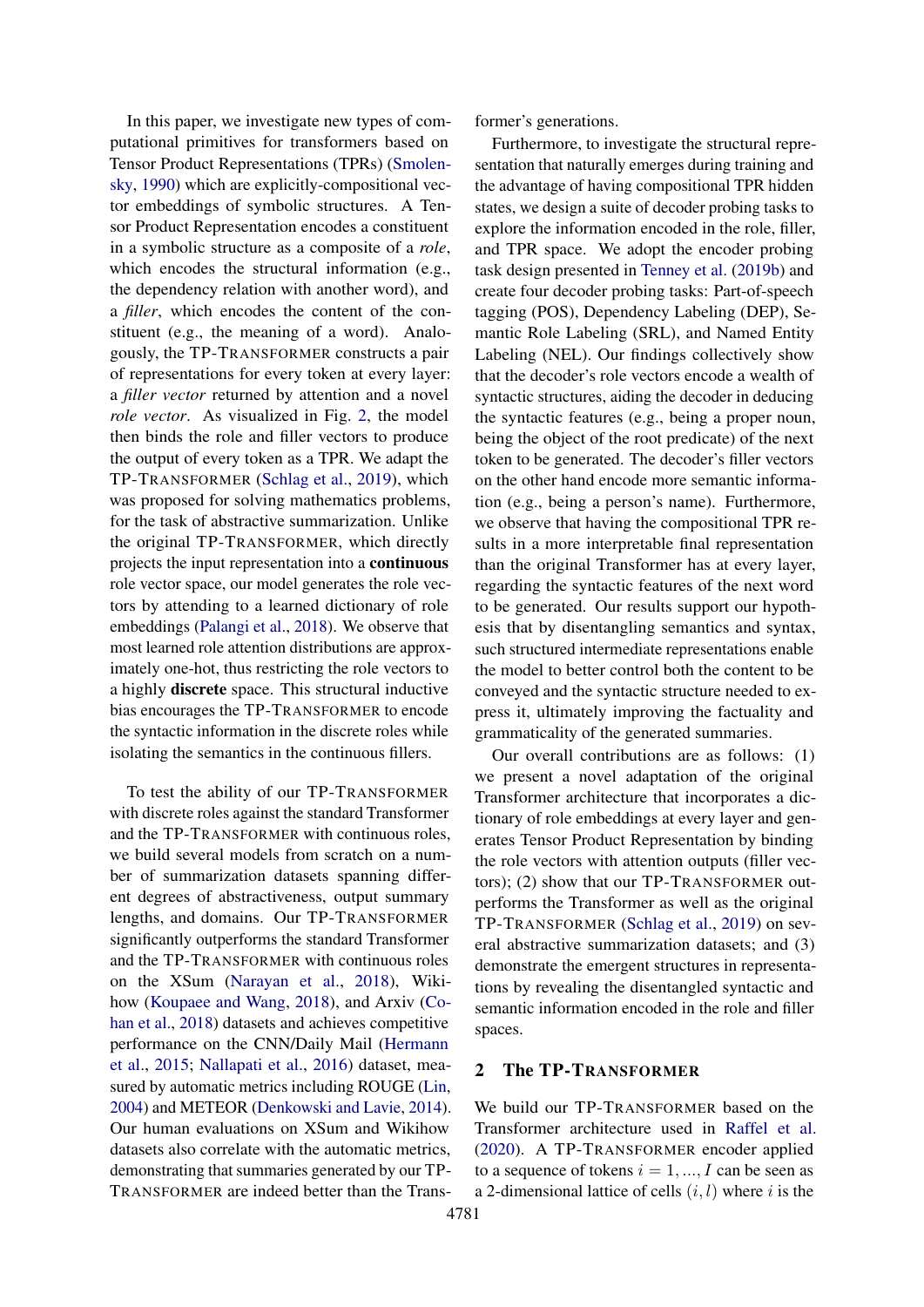<span id="page-2-0"></span>

Figure 2: The Filler and Role Binding operation of the TP-TRANSFORMER Model architecture.

position of the input token and  $l = 1, ..., L$  are the layer indices. All cells in the encoder have the same architecture and the cells at the same layer share the same weights. We introduce the basic components of a TP-TRANSFORMER cell in Sec. [2.2](#page-2-1) and its encoder and decoder cells in Sec. [2.3.](#page-3-0)

#### 2.1 Tensor-Product Representation Basics

Tensor-Product Representations (TPR; [\(Smolen](#page-11-1)[sky,](#page-11-1) [1990\)](#page-11-1)) are explicitly-compositional vector embeddings of symbolic structures, where each constituent of the structure is represented as the product of a role vector, which encodes its structural information, and a filler vector, which contains the content. The TPR of a whole structure is the sum of the representation of its constituents. To represent any 3-digit number using TPRs, we need three role vectors:  $\{r(p1): \text{ones place}, r(p2): \text{Tens place}, \}$  $r(p3)$ : Hundreds place} and ten filler vectors f for ten digits. For example, the TPR of the number 985 is  $r(p1) \otimes f(5) + r(p2) \otimes f(8) + r(p3) \otimes f(9)$ , where ⊗ is the tensor product. When representing a number, the role vectors operate similarly as the positional embeddings in a Transformer [\(Vaswani](#page-11-0) [et al.,](#page-11-0) [2017\)](#page-11-0). However, when representing natural languages, the role vectors need to encode a variety of structural information (e.g., predicate-argument, tense, etc) and thus it is infeasible to hand-design an entire suite of role vectors as we did for numbers. To overcome this challenge, for every token, we dynamically compute its role *vector* from a dictionary of a finite number of role *embeddings* learned with the entire model and treat the self-attention outputs as the fillers. We introduce the full computation procedure in Sec. [2.2.2.](#page-2-2)

### <span id="page-2-1"></span>2.2 The TP-TRANSFORMER Cell

Role-Attention  $\mathbf{P}$  them to role vectors to construct a Tensor Product Linear  $\parallel$  | feed-forward network to yield the final states. TPR layer, a TP-TRANSFORMER Encoder cell starts Fillers (F)  $\uparrow$  Roles (R) attention followed by a residual layer. Then, the Similar to the basic Transformer cell, at every with a layer normalization and the multi-head selfcell treats the output vectors as fillers and binds Representation, which is then passed through the

## $R_{\text{Ole}}$  2.2.1 Multi-Head Attention

V K Q Embeddings The TP-TRANSFORMER cell adopts multi-head attention [\(Vaswani et al.,](#page-11-0) [2017\)](#page-11-0) to enable information passing between tokens. At any layer, denote the input vectors as  $X \in \mathbb{R}^{k_x \times d_m}$  and the attention target vectors as  $Y \in \mathbb{R}^{k_y \times d_m}$ , where  $k_x, k_y$  are the length of the sequences and  $d_m$  is the dimension of the input vectors. In the case of self attention, we have  $Y = X$ ; while for the encoder-decoder cross attention,  $Y$  is the encoder's output vectors. We first apply layer normalization [\(Ba et al.,](#page-9-3) [2016\)](#page-9-3) to get  $\hat{X}$  and then linearly project it to the query, key, and value vectors for each attention head  $h = 1, ..., H$ .

$$
Q^{h} = \hat{X}\mathbf{W}_{q}^{h} + \mathbf{b}_{q}^{h}
$$
  
\n
$$
K^{h} = Y\mathbf{W}_{k}^{h} + \mathbf{b}_{k}^{h}
$$
  
\n
$$
V^{h} = Y\mathbf{W}_{v}^{h} + \mathbf{b}_{v}^{h}
$$
\n(1)

where  $\mathbf{W}_q, \mathbf{W}_k, \mathbf{W}_v \in \mathbb{R}^{d_m \times d_k}$ . The attention output matrix  $\overline{V}$  for each head h is computed as:

<span id="page-2-3"></span>
$$
\bar{V} = \text{softmax}(\frac{QK^T}{\sqrt{d_k}})V\tag{2}
$$

where  $d_k$  is the dimension of the key vectors  $K$ . The multi-head attention output  $O$  is the concatenation of the attention outputs from all heads followed by another linear projection  $\mathbf{W}_o \in \mathbb{R}^{d_m \times d_m}$ . We end the Multi-head Attention with a residual connection with the layer input vectors  $\hat{X}$ :

$$
\text{MHAttn}(X, Y) = \hat{X} + [\bar{V}_1, ..., \bar{V}_H] \mathbf{W}_o \quad (3)
$$

where  $\bar{V}_h$  is the attention output for the h-th head.

#### <span id="page-2-2"></span>2.2.2 Computing TPRs

Role Embeddings. Following [Palangi et al.](#page-10-1) [\(2018\)](#page-10-1), but departing from [Schlag et al.](#page-10-0) [\(2019\)](#page-10-0), every layer of our TP-TRANSFORMER is equipped with a dictionary  $\mathbf{r} \in \mathbb{R}^{N_r \times d_r}$  of  $N_r$  distinct role embeddings with a dimension of  $d_r$ . Each role embedding  $\mathbf{r}_n, n=1,\ldots,N_r$ , is randomly initialized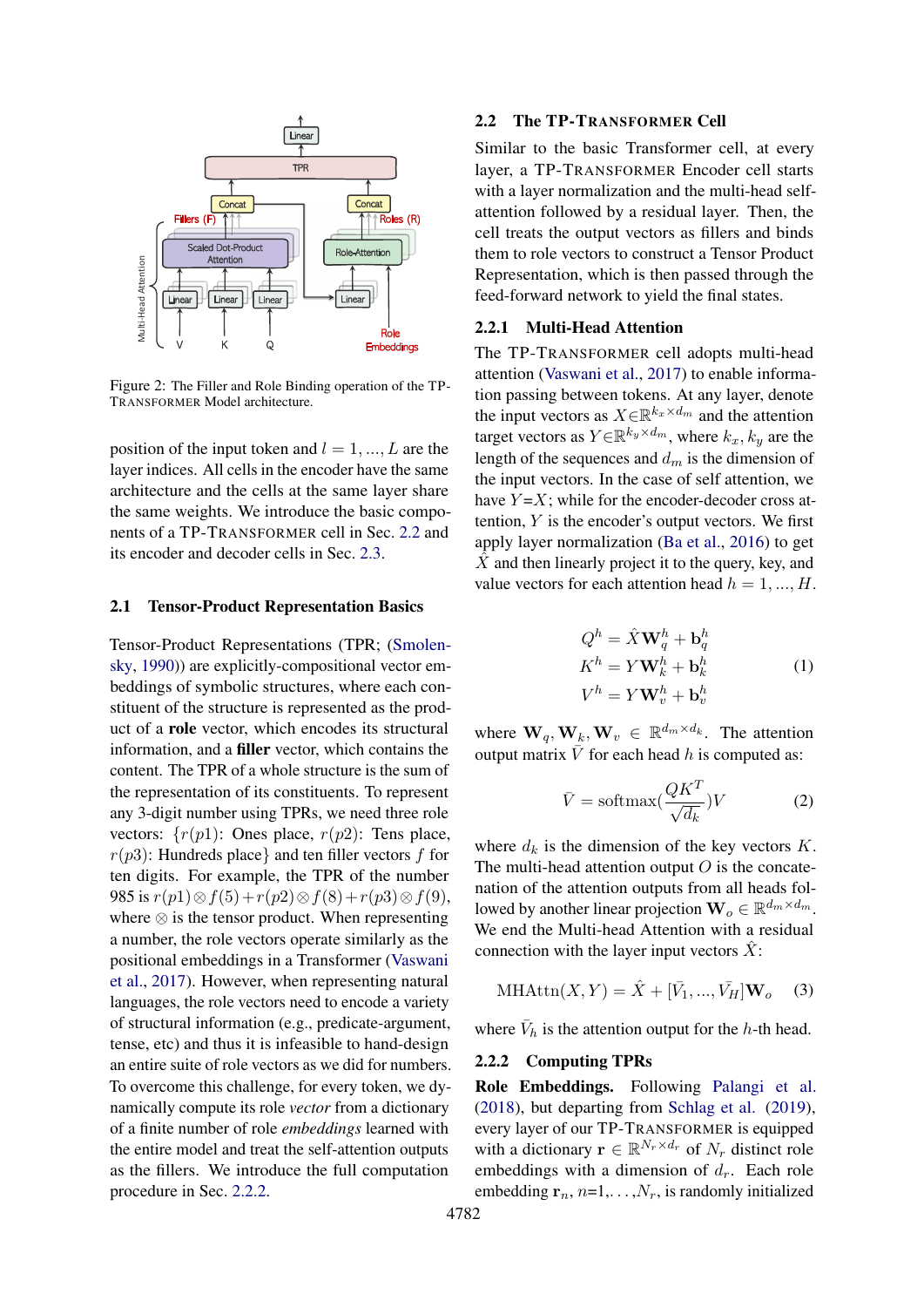in the entire network. The role embeddings are normalized before computing role vectors:

$$
\hat{\mathbf{r}}_n = \frac{\mathbf{r}_n}{\|\mathbf{r}_n\|_2} \text{ for } n = 1, ..., N_r \tag{4}
$$

At each layer, the model computes a weighted combination of these role embeddings  $\hat{\mathbf{r}}$  to form a unique *role vector* for every token.

Multi-Head TPR Binding. Our *filler vectors* correspond to the multi-head attention output  $F =$  $MHAttn(X)$  (Eqn. [3\)](#page-2-3). The filler F of each token has a corresponding role vector R. We first compute the  $R^h \in \mathbb{R}^{d_r}$  at every head  $h = 1, ..., H$  as a weighted average of the normalized role embeddings  $\hat{\mathbf{r}}$ . We then concatenate the  $R^h \in \mathbb{R}^{k_x \times d_r}$ of  $H$  heads to get the multi-head role vectors  $R \in \mathbb{R}^{k_x \times (d_r \cdot H)}$  for all  $k_x$  tokens. We define this process formally as:

<span id="page-3-4"></span>
$$
R^{h} = \text{softmax}(F\mathbf{W}_{r}^{h})\hat{\mathbf{r}}
$$
  

$$
R = [R^{1}, ..., R^{H}]
$$
 (5)

where  $\mathbf{W}_r \in \mathbb{R}^{d_m \times N_r}$  is the linear projection that computes the attention scores over the role embed-dings for every token.<sup>[2](#page-3-1)</sup>

We use a Hadamard product<sup>[3](#page-3-2)</sup> to approximate the full Tensor product in binding the role vectors  $R$ with filler vectors  $F$ , as it was shown in [Schlag et al.](#page-10-0) [\(2019\)](#page-10-0) that using the Hadamard products allows learning an optimial lower-rank approximation of the full TPRs. The binding operation is followed by an addition with the unbound fillers  $(F)$  to return the residual TPR vectors.

$$
\text{TPR}(F) = R \odot F + F \tag{6}
$$

#### 2.2.3 Residual Feed-forward Layer

The feed-forward layer of a cell consists of a linear projection followed by a ReLU activation and a second linear projection. The feed-forward output is then added to the input vectors:

$$
FF(X) = X + ReLU(XW_g + b_g)W_f + b_f
$$
 (7)

Here,  $\mathbf{W}_g \in \mathbb{R}^{d_m \times d_f}$ ,  $\mathbf{b}_g \in \mathbb{R}^{d_f}$ ,  $\mathbf{W}_f \in \mathbb{R}^{d_f \times d_m}$ ,  $\mathbf{b}_f \in \mathbb{R}^{d_m}$ , and x is the function argument.

#### <span id="page-3-0"></span>2.3 TP-TRANSFORMER Encoder & Decoder

Given the components of our basic TP-TRANSFORMER cell in the previous section, we now describe how we construct the TP-TRANSFORMER encoder and decoder.

First, the self-attention and the encoder-decoder cross-attention for every token can be computed as:

$$
Self(X) = TPR(MHAttn(X, X))
$$
  
Cross(Y, H) = TPR(MHAttn(Y, H)) (8)

where  $H$  is the output of the encoder's final layer. Y represent the previous layer's output vectors of either the partially (so-far) decoded sequence at test time or the masked reference summary at training time. The encoder and decoder's operations at every layer can be summarized as:

$$
\begin{aligned} \text{Encode}(X) &= \text{FF}(\text{Self}(X)) \\ \text{Decode}(H, Y) &= \text{FF}(\text{Cross}(\text{Self}(Y), H)) \end{aligned} \tag{9}
$$

After L layers of encoding and decoding, the final distribution of the  $i$ -th output token is given by:

$$
\hat{z}_i = \text{softmax}(\mathbf{E}^T y_{i,L})
$$
 (10)

where  $Y_L = \text{Decode}(H, Y_{L-1})$  are the decoder's output states at the last layer and  $E$  is the tied input/output word embeddings.

#### 3 Summarization Experiments

#### <span id="page-3-3"></span>3.1 Abstractive Summarization Datasets

We train our models on four English abstractive summarization datasets varying the level of abstractiveness (explained below) and the length of summaries, as well as input domain.

XSum [\(Narayan et al.,](#page-10-2) [2018\)](#page-10-2) consists of 227k BBC articles from 2010 to 2017 concerning various subjects along with professionally written singlesentence summaries. Its summaries cover a wide variety of syntactic structures (relative clause, etc) and relations (causal, temporal, etc).

Wikihow [\(Koupaee and Wang,](#page-10-3) [2018\)](#page-10-3) is a dataset consisting of instructions from the WikiHow.com website. Each of 200k examples has multiple instruction-step paragraphs, each paired with a summarizing sentence. The task is to generate the concatenated summaries of all paragraphs.

<span id="page-3-1"></span><sup>&</sup>lt;sup>2</sup>We set  $d_r \cdot H = d_m$  so that the multi-head role vectors  $R$  have the same dimension as  $F$ .

<span id="page-3-2"></span><sup>&</sup>lt;sup>3</sup>The Hadamard (or elementwise) product is the diagonal of the full tensor product.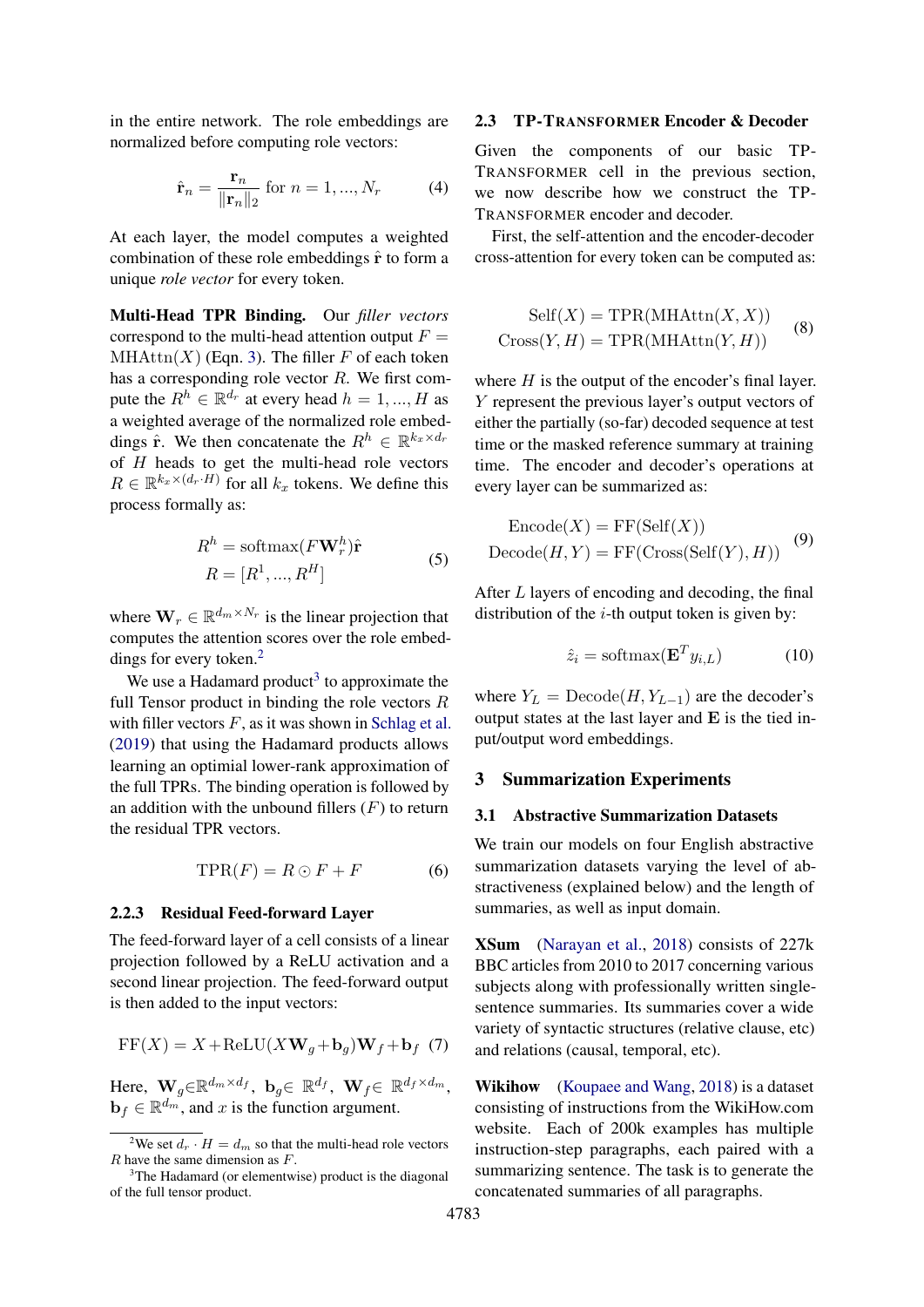<span id="page-4-0"></span>

| <b>Datasets</b>        | Summary                                                                                                                                                                                                                                                                                                                                       |
|------------------------|-----------------------------------------------------------------------------------------------------------------------------------------------------------------------------------------------------------------------------------------------------------------------------------------------------------------------------------------------|
| <b>XSum</b>            | Luxury fashion designer Burberry has returned to profit after opening new stores and spending more on online marketing.                                                                                                                                                                                                                       |
| Wikihow                | Build a trustworthy bond with your piggy. Research different training methods. Choose the training method that works best for you<br>and your guinea pig. Gather the materials that you will need for training.                                                                                                                               |
| Arxiv<br>(Abbreviated) | We study the phase behavior of a nematic liquid crystal confined between a flat substrate with strong anchoring and a<br>patterned substrate whose structure and local anchoring strength we vary. [] In addition the effective energy method allows one<br>to determine the energy barriers between two states in a bistable nematic device. |
| CNN/DM                 | Mentally ill inmates in Miami are housed on the "forgotten floor".<br>Judge Steven Leifman says most are there as a result of<br>"avoidable felonies". While CNN tours facility, patient shouts: "I am the son of the president".                                                                                                             |

Table 1: Example summaries from XSum, Arxiv, Wikihow, and CNN/Daily Mail datasets. Text segments directly extracted from the source document are underlined.

<span id="page-4-1"></span>

| <b>Datasets</b> | Split              | # beam         | <b>Transformer</b>                                                                                       | TPT-c (Schlag et al., 2019)                                                                              | TPT-d (Ours)                                                                                             |
|-----------------|--------------------|----------------|----------------------------------------------------------------------------------------------------------|----------------------------------------------------------------------------------------------------------|----------------------------------------------------------------------------------------------------------|
| <b>XSum</b>     | Dev<br><b>Test</b> | 4<br>4         | 33.34/12.07/26.47/22.28<br>34.48/13.08/27.29/24.59<br>33.22/11.90/26.32/23.02<br>34.46/12.97/27.21/24.42 | 30.73/10.38/24.39/21.14<br>31.83/11.28/25.11/22.39<br>30.74/10.23/24.32/21.11<br>32.01/11.26/25.19/22.45 | 34.61/13.13/27.59/23.43<br>35.70/14.11/28.38/25.80<br>34.62/12.98/27.49/24.38<br>35.84/14.06/28.40/25.79 |
| Wikihow         | Dev                | 4              | 33.11/11.90/25.46/19.00<br>35.85/13.32/26.83/21.57                                                       | 28.44/7.65/20.07/16.38<br>29.98/8.34/20.70/17.95                                                         | 34.12/12.36/26.02/20.16<br>36.54/13.69/27.21/22.53                                                       |
|                 | <b>Test</b>        | л.<br>4        | 33.40/12.18/25.66/19.31<br>35.91/13.49/27.01/21.57                                                       | 28.63/7.82/20.23/16.49<br>30.13/8.50/20.78/18.11                                                         | 34.19/12.47/25.99/20.23<br>36.70/13.75/27.36/22.53                                                       |
| Arxiv           | Dev<br><b>Test</b> | 4<br>1         | 35.08/10.13/31.86/19.91<br>37.95/11.48/34.03/23.31<br>35.00/9.98/31.79/19.72                             | 32.27/7.50/29.34/17.72<br>34.45/8.40/30.91/20.17<br>32.46/7.53/29.47/17.75                               | 35.91/10.32/32.55/20.82<br>38.35/11.56/34.32/23.74<br>35.82/10.12/32.46/20.65                            |
| CNN/DM          | Dev                | $\overline{4}$ | 38.01/11.33/34.02/23.19<br>40.56/18.18/37.73/31.91                                                       | 34.68/8.50/31.15/20.17<br>39.66/17.45/36.99/31.15                                                        | 38.36/11.43/34.29/23.61<br>40.61/18.17/31.77/31.35                                                       |
|                 | <b>Test</b>        | 4<br>Ι.<br>4   | 41.97/19.23/38.84/34.55<br>39.83/17.63/37.02/31.75<br>41.22/18.70/38.09/34.50                            | 41.49/18.83/38.45/34.14<br>39.10/16.96/36.41/31.15<br>40.68/18.19/37.70/33.99                            | 41.81/19.11/38.73/34.49<br>39.63/17.35/36.80/31.57<br>41.01/18.38/37.91/34.34                            |

Table 2: Automatic evaluation results on the dev/test set of XSum, Arxiv, Wikihow, and CNN/Daily Mail dataset. The results in every cell represent F1 variant of ROUGE-1/ROUGE-2/ROUGE-L/METEOR scores. The best ROUGE scores with a statistically significant advantage, and the best METEOR scores with at least 0.3 advantage are bolded.

Arxiv [\(Cohan et al.,](#page-9-0) [2018\)](#page-9-0) is a long document summarization dataset of scientific publications from arXiv.org (113k). The task is to generate the abstract from the paper body.

CNN/Daily Mail [\(Hermann et al.,](#page-9-1) [2015;](#page-9-1) [Nallap](#page-10-4)[ati et al.,](#page-10-4) [2016\)](#page-10-4) dataset contains 93k articles from CNN and 220k articles from the Daily Mail. Every article is accompanied by a few human-written bullet points about its content. We use the nonanonymized version used in [See et al.](#page-10-7) [\(2017\)](#page-10-7).

Dataset Abstractiveness. We show a summary from each of these four datasets in Table [1.](#page-4-0) According to the comparison made by [Zhang et al.](#page-11-3) [\(2020\)](#page-11-3) using the coverage and density measures [\(Grusky](#page-9-4) [et al.,](#page-9-4) [2018\)](#page-9-4), the XSum and Wikihow datasets are more abstractive than the others since their summaries rarely contain large chunks of words overlapping with the source documents. CNN/Daily Mail is the least abstractive of the four. Furthermore, in most cases, a sentence in a CNN/Daily Mail summary only refers to a single sentence from the source document as suggested in [Lebanoff et al.](#page-10-8) [\(2019\)](#page-10-8), while a sentence in an XSum or Wikihow summary usually aggregates information from multiple source sentences.

#### 3.2 Experimental Setup

The Transformer and the two TP-TRANSFORMERS all have 6 layers, 8 heads per layer, dimension per head  $d_k$ =64, model dimension  $d_m$ =512, and feedforward dimension  $d_f$ =2048 for the encoder and decoder. Our TP-TRANSFORMER with discrete roles has  $N_r$ =50 role embeddings of dimension  $d_r$ =64 at every layer. For each dataset above, we train the all three models from scratch using an Adafactor Optimizer [\(Shazeer and Stern,](#page-10-9) [2018\)](#page-10-9) with square root learning rate decay and dropout rate of 0.1. We evaluate the models using automatic metrics including ROUGE F1 score and METEOR.

#### <span id="page-4-2"></span>3.3 Results

We report automatic metric scores from our evaluated models in Table [2.](#page-4-1) We refer to the TP-TRANSFORMER, with freely-generated continuous role vectors (no role dictionary) [\(Schlag et al.,](#page-10-0)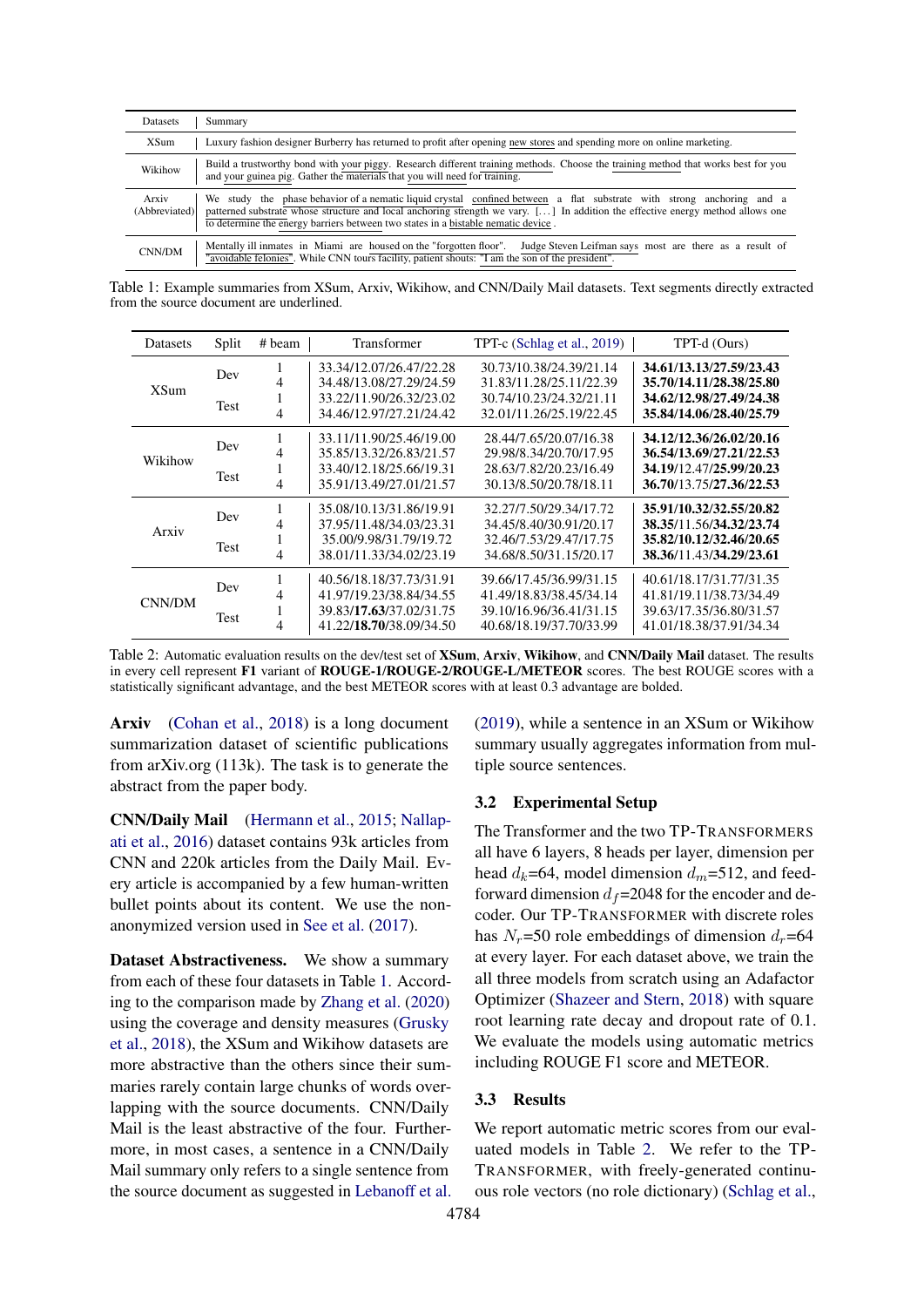<span id="page-5-2"></span>

| <b>Datasets</b> | Models                                                        | Grammar        | Coherency      | Faithfulness   | Saliency       | Repetition     | Overall        |
|-----------------|---------------------------------------------------------------|----------------|----------------|----------------|----------------|----------------|----------------|
| XSum            | Transformer wins<br>TP-TRANSFORMER wins<br>Tie / No agreement | 39<br>47<br>34 | 48<br>48<br>24 | 43<br>46<br>31 | 50<br>47<br>23 | 38<br>42<br>40 | 48<br>52<br>20 |
| Wikihow         | Transformer wins<br>TP-TRANSFORMER wins<br>Tie / No agreement | 45<br>48       | 45<br>45<br>30 | 43<br>46<br>31 | 54<br>47<br>19 | 48<br>48<br>24 | 43<br>59<br>18 |

Table 3: Human Evaluation results on 120 random samples from the XSum [\(Narayan et al.,](#page-10-2) [2018\)](#page-10-2) and Wikihow [\(Koupaee and](#page-10-3) [Wang,](#page-10-3) [2018\)](#page-10-3) test sets. The best numbers with an advantage of at least 5 points are underlined.

[2019\)](#page-10-0) as TPT-c, and our own TP-TRANSFORMER with a discrete set of role embeddings as TPT-d. On the XSum, Arxiv, and Wikihow datasets, our TP-TRANSFORMER (TPT-d) outperforms the original Transformer on all metrics. On the CNN/Daily Mail dataset, both models obtain similar performance across all metrics. On every dataset, the TPT-c model which excels on the mathematics dataset, is the worst among the three models being compared. This suggests that continuous role vectors are not suited to the summarization tasks.

As we explain in Sec. [3.1,](#page-3-3) CNN/Daily Mail is the least abstractive one among the four datasets. In contrast, summaries from the XSum and Wikihow datasets contain very few n-grams  $(n>2)$  that can be copied from the source documents and thus push the model's ability to compose a coherent summary restating the salient aspects from the source. Furthermore, as illustrated in Table [1,](#page-4-0) the XSum summary contains a long sentence that combines multiple pieces of information scattered through the long source document. These facts are usually connected by syntactic, temporal<sup>[4](#page-5-0)</sup>, or causal<sup>[5](#page-5-1)</sup> relations and thus the model must be able to connect and reason across these salient facts and then convert them into a coherent sentence that faithfully reflects the original facts and their relations. We argue that the compositional TPR can better enable these abilities required for XSum, where we indeed find that our TP-TRANSFORMER achieves the largest advantage over the Transformer among its improvements on all datasets.

### 3.4 Human Evaluation

We conduct human evaluation to compare the summaries generated by the Transformer and our TP-TRANSFORMER. We randomly sample 120 examples from the test sets of XSum and Wikihow datasets with the beam-searched model summaries. We refer to appendix for the complete setup. As shown in Table [3,](#page-5-2) on the XSum dataset, summaries generated by the TP-TRANSFORMER are significantly better in grammar. This corroborates our claim that having the TPR can improve the model's ability to follow the correct syntax in composing the summary. On the Wikihow dataset, the Transformer receives more votes in regarding the saliency. However, our TP-TRANSFORMER maintains an advantage in grammar and achieves significantly better overall preferences.

Unfaithful XSum Examples It is well-known that the XSum dataset contains a portion of unfaithful reference summaries that mention facts not included in the source article [\(Durmus et al.,](#page-9-5) [2020;](#page-9-5) [Maynez et al.,](#page-10-10) [2020\)](#page-10-10). Therefore, we are interested to find out whether our TP-TRANSFORMER is better than the baseline only at expressing the faithful content or it can also generate some external, "unfaithful" facts that the baseline can't cover. To answer this question, we randomly sample 100 examples from the XSum dev set and manually examine the source document, reference summary, and the two generated summaries. Among these 100 examples, we identify 71 examples whose reference summary includes "unfaithful" facts that are not mentioned in the source. In 21 out of 71 examples, the Transformer baseline manages to generate some "unfaithful" facts that match those in the reference while our TP-TRANSFORMER achieves this in 17 examples. Such "unfaithful" facts that were recovered by the models include the full name of a person when only the last name is mentioned in the source, the political party or the job title of a person, each of which can be attributed to at least one example seen by models during the training. Therefore, we believe that both models learn to draw external information from its memory of the seen examples, while our TP-TRANSFORMER doesn't do better than the baseline Transformer at referring to external facts to obtain higher ROUGE scores.

<span id="page-5-1"></span><span id="page-5-0"></span><sup>&</sup>lt;sup>4</sup>"returned to profit after opening new stores"

<sup>&</sup>lt;sup>5</sup>"Opening new stores and spending more on online marketing" caused "more profit".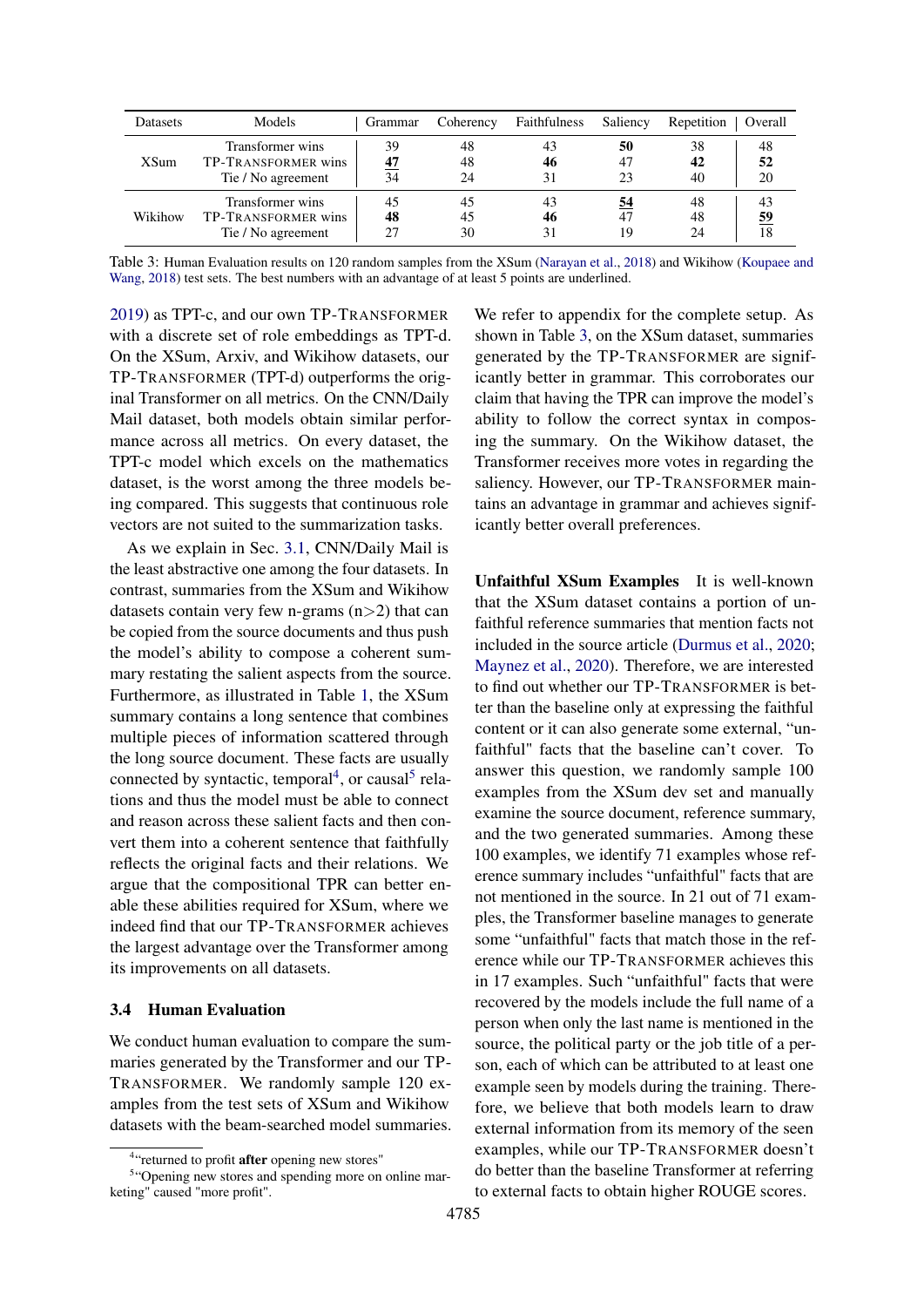#### 4 Probing Experiments

Probing is a method to test whether some particular information is present in the model's encodings. To achieve this, an auxiliary classifier is trained to predict specified linguistic features from the model's internal representations. We probe different components (roles, filler, TPRs) in our TP-TRANSFORMERs as well as the attention+residual outputs (equivalent to the filler) of the Transformer to assess the naturally emergent structures encoded in the role vectors and the effectiveness of the TPR in the decoding process. By conducting the probing experiments, we aim to (1) provide some insights and evidence of the different information encoded by the role and filler vectors; and (2) explain the ROUGE advantage of our TP-TRANSFORMER by showing that its output representation can better encode the linguistic structural information concerning multiple probing tasks.

### 4.1 Decoder Probing Tasks

When studying an encoder, previous works probe its i-th intermediate representation at a certain layer for information about the  $i$ -th input token For a decoder, however, we probe its  $i$ -th representation for clues about the  $i$ -th token it generates given the  $i - 1$  previously generated tokens as the input. Intuitively, we are probing for the decoder's internal decision about the syntactic roles and semantic content of this token before it was ultimately selected. Based on encoder probing tasks used by [Tenney](#page-11-2) [et al.](#page-11-2) [\(2019b\)](#page-11-2), we select and adapt four tasks to probe our decoders.

Part-of-speech tagging (POS) is the syntactic task of assigning tags such as noun (singular/mass noun: NN, proper noun: NNP, etc), verb (past tense: VBD, past participle: VBN, etc), adjective (comparative: JJR, etc), etc. to each token  $i$ . We let  $s_1 = [i, i + 1)$  be a single token, and seek to predict its POS tag.

Dependency labeling (DEP) seeks to predict the functional relationships of one token relative to another: e.g. is it a modifier-head relationship, a subject-verb relationship, etc. We take  $s_1 =$  $[i, i + 1]$  to be a single token and  $s_2 = [j, j + 1]$ to be its syntactic head, and seek to predict the dependency relation between tokens i and j.

Semantic role labeling (SRL) is the task of imposing predicate-argument structure onto a sentence. We let  $s_1 = [i_1, j_1)$  represent a known

<span id="page-6-0"></span>

| Tasks      | Layer          | Transformer   | TPT-d (Ours)   |
|------------|----------------|---------------|----------------|
|            | 1              | $-158.4/58.4$ | 36.1/57.1/58.2 |
|            | $\overline{c}$ | $-165.4/65.4$ | 43.6/63.5/64.4 |
|            | 3              | $-168.6/68.3$ | 50.4/67.4/68.5 |
| <b>POS</b> | $\overline{4}$ | $-770.770.7$  | 50.4/70.8/72.1 |
|            | 5              | -/72.5/72.5   | 53.4/73.3/73.9 |
|            | 6              | $-173.3173.3$ | 56.0/73.9/74.5 |
|            | 1              | $-78.178.1$   | 53.1/78.8/78.9 |
|            | $\overline{c}$ | $-185.0185.0$ | 59.9/84.8/84.7 |
| <b>DEP</b> | 3              | $-187.1/87.1$ | 66.7/87.4/87.3 |
|            | 4              | $-187.4187.4$ | 62.9/88.3/88.2 |
|            | 5              | $-185.0185.0$ | 64.8/88.3/87.6 |
|            | 6              | $-186.1/86.1$ | 60.8/86.8/86.6 |
|            | 1              | -/78.2/78.2   | 73.1/78.5/78.4 |
|            | $\overline{c}$ | -/79.0/79.0   | 73.8/79.8/79.3 |
| SRL        | 3              | $-79.679.6$   | 73.8/79.9/80.0 |
|            | $\overline{4}$ | $-78.778.7$   | 73.1/80.1/80.2 |
|            | 5              | -/77.7/77.7   | 72.9/79.9/79.8 |
|            | 6              | $-78.178.1$   | 71.8/79.2/78.2 |
|            | 1              | -/59.7/59.7   | 33.3/61.4/60.8 |
|            | 2              | $-167.6167.6$ | 37.6/68.1/68.2 |
| NEL.       | 3              | $-169.6169.6$ | 41.5/70.9/71.0 |
|            | $\overline{4}$ | $-71.871.8$   | 43.6/74.3/73.2 |
|            | 5              | $-172.3172.3$ | 44.7/76.3/75.7 |
|            | 6              | $-173.3173.3$ | 42.2/76.1/73.8 |

Table 4: Results (F1 scores) of probing different intermediate representations in decoders trained on XSum dataset. The results in every cell are presented in the order of roles, fillers, and final representations. The best numbers with an advantage of at least 0.5 F1 scores are bolded.

predicate (e.g., "push") and  $s_2 = [i_2, j_2)$  represent a known argument ("Peter") of that predicate, and seek to predict the role that the argument  $s_2$ fills–e.g. ARG0 (agent, the pusher) vs. ARG1 (patient, the pushee).

Named entity labeling (NEL) is the task of predicting the category of an entity. The categories include *PERSON*, *LOCATION*, *ORGANIZATION*, etc. We let  $s_1 = [i, j)$  represent a known entity span and seek to predict its type.

### 4.2 Experimental Setup

As there is no existing dataset for probing decoders, we create our own training and evaluation data by running off-the-shelf models on the summarization datasets. Specifically, to probe a decoder trained on the XSum dataset on the POS task, we run an POS tagger on the reference summaries from the XSum training set and the model-generated summaries for the XSum dev set to create the ground-truth labels for the training set and model-specific dev set. We restore the model trained on a summarization dataset and freeze its parameters. Following [Ten](#page-11-2)[ney et al.](#page-11-2) [\(2019b\)](#page-11-2), we train a span convolution layer followed by a 2-layer MLP on top of the target representation that project it onto the output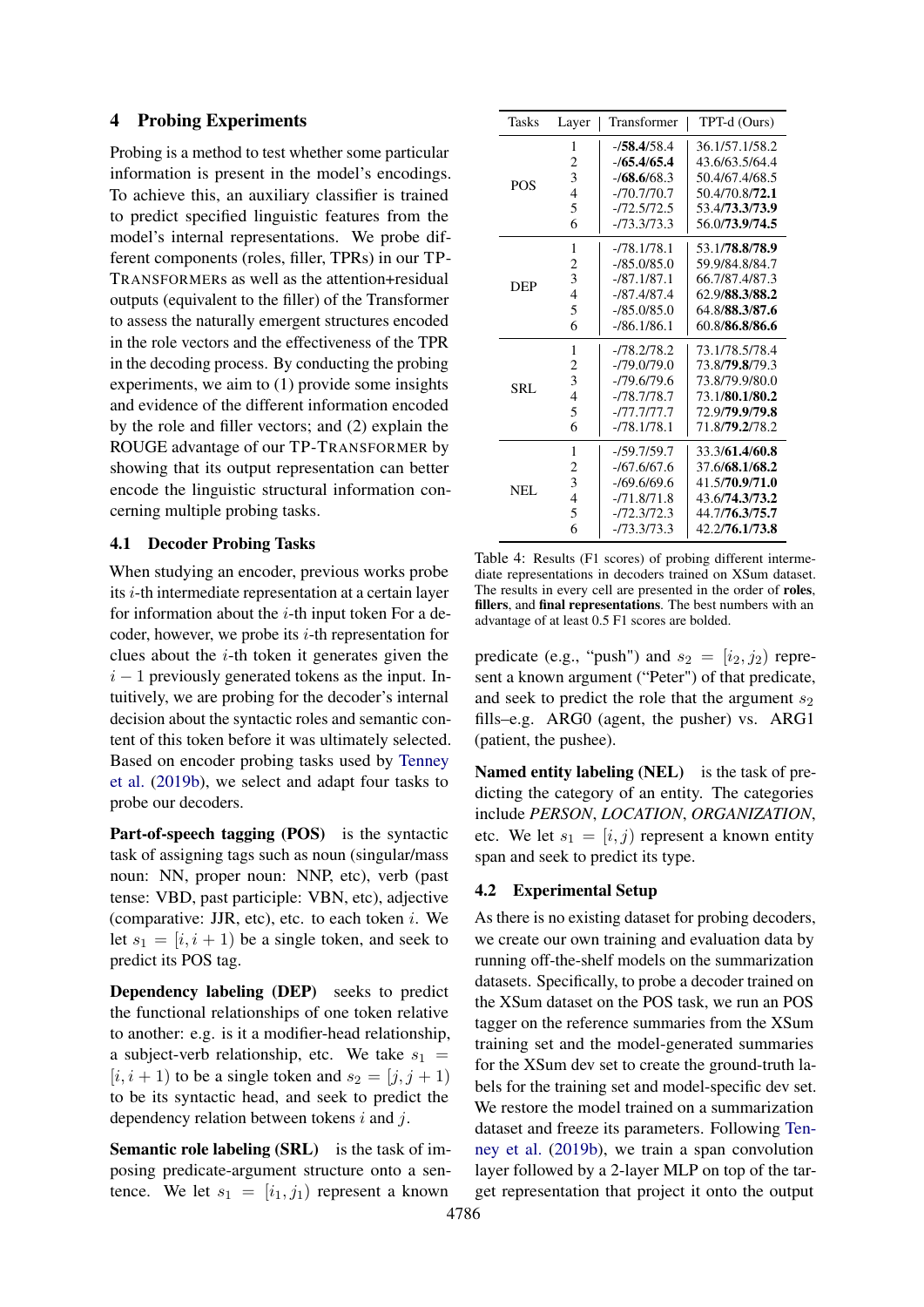label space.

### 4.3 Results

Table [4](#page-6-0) presents the results of probing the decoder of a TP-TRANSFORMER trained on the XSum [\(Narayan et al.,](#page-10-2) [2018\)](#page-10-2) dataset. Note that the Transformer doesn't have role vectors. It directly outputs the vector after the multi-head attention and the residual layer. Therefore, its fillers and final representations are equivalent.

The decoder role vectors can encode grammatical information while the filler vectors represent the semantics. We first focus on the results of POS tagging probing task. Overall, we see a trend of increasing scores as the representations get closer to the final step of computing the distribution over the vocabulary. This implies that, as the computation progresses through the layers, the generated representations are gradually deciding the POS tag of the next word to generate. Next, we observe that the role vectors (the 1st number in the TPT-d column) of TP-TRANSFORMER encode a considerable amount of information about the POS tag of the next word generated. Additionally, because the job of deducing the POS tag of the next word is partially shared by the role vectors, the filler vectors' performance degrades compared to the Transformer. This pattern demonstrates that the TP-TRANSFORMER's decoder is representing the next word to be generated as a composite of structural information encoded in the role vectors and semantic contents encoded in the filler vectors. Comparing the fillers (the 2nd number in TPT-d column) with the TPR (the 3rd number in the TPTd column) of TP-TRANSFORMER, we see that the TPRs, which bind the roles and fillers, outperform the roles and fillers alone at every layer. This indicates that the TPR effectively aggregates the linguistic knowledge encoded in the roles and fillers into a shared space, where the POS tag of the next word can be decoded more easily than in the role space or filler space alone. Last, the final representations of TP-TRANSFORMER achieve higher F1 scores than their counterparts in the Transformer in the last three layers. This demonstrates the benefits of having the TPR in interpreting the POS tag of the word to be generated.

When we consider the Dependency labeling (DEP) and Semantic role labeling (SRL) tasks, we observe that our TP-TRANSFORMER's final representations consistently beat the Transformer

across all layers, with only one exception in the DEP task at the layer 2. We also observe that the TP-TRANSFORMER's advantage becomes larger in the last three layers except for the final layer in SRL task. However, unlike in the POS task, the TPR only achieve similar F1 scores to the fillers.

Finally, in the Named entity labeling (NEL) task which is considered to require more semantic information rather than syntax, the role vectors' performance is poorer than their performance in the three syntactic tasks. For example, the TP-TRANSFORMER's final representations at layer 6 obtain similar F1 scores in the POS and NEL tasks (74.5 VS 73.8), but its role vectors only achieve a 42.2 F1 score in the NEL tasks compared to the 56.0 in the POS. However, even though the role vectors encode little information about the named entity type of the next token to be generated, the TPR still strongly outperforms the Transformer's filler-only representation at every layer. We argue that although the syntactic information encoded in the role vectors is not enough to predict the correct named entity, it is still a beneficial complement to the knowledge encoded in the distributed filler vectors in certain situations. For example, whether the subject "Chanel" refers to a *PERSON* or an *OR-GANIZATION* could depend on its syntactic role and its relation to other words in the sentence (e.g., whether it is the subject or object of "wears").

Compositional representations improves interpretability of the representations. Overall, by probing the different intermediate representations of the TP-TRANSFORMER and the Transformer, we show that having the compositional TPR results in more interpretable final representations at every layer regarding the syntactic features of the next word to be generated. Considering automatic evaluations generated summaries in Sec. [3.3,](#page-4-2) we argue that this compositionality in learned representation and its syntactic interpretability enable the decoder to take better control of the syntactic structure of the generation when assembling multiple distant facts, and thus lead to summaries of better quality.

#### 4.4 Discrete Role Vectors

During the training of our TP-TRANSFORMER models on the summarization datasets, we observe that most learned role attention distributions are approximately one-hot, as more than 90% of the role attention distributions (as computed in Eqn. [5\)](#page-3-4) have a maximum score larger than 0.98. Because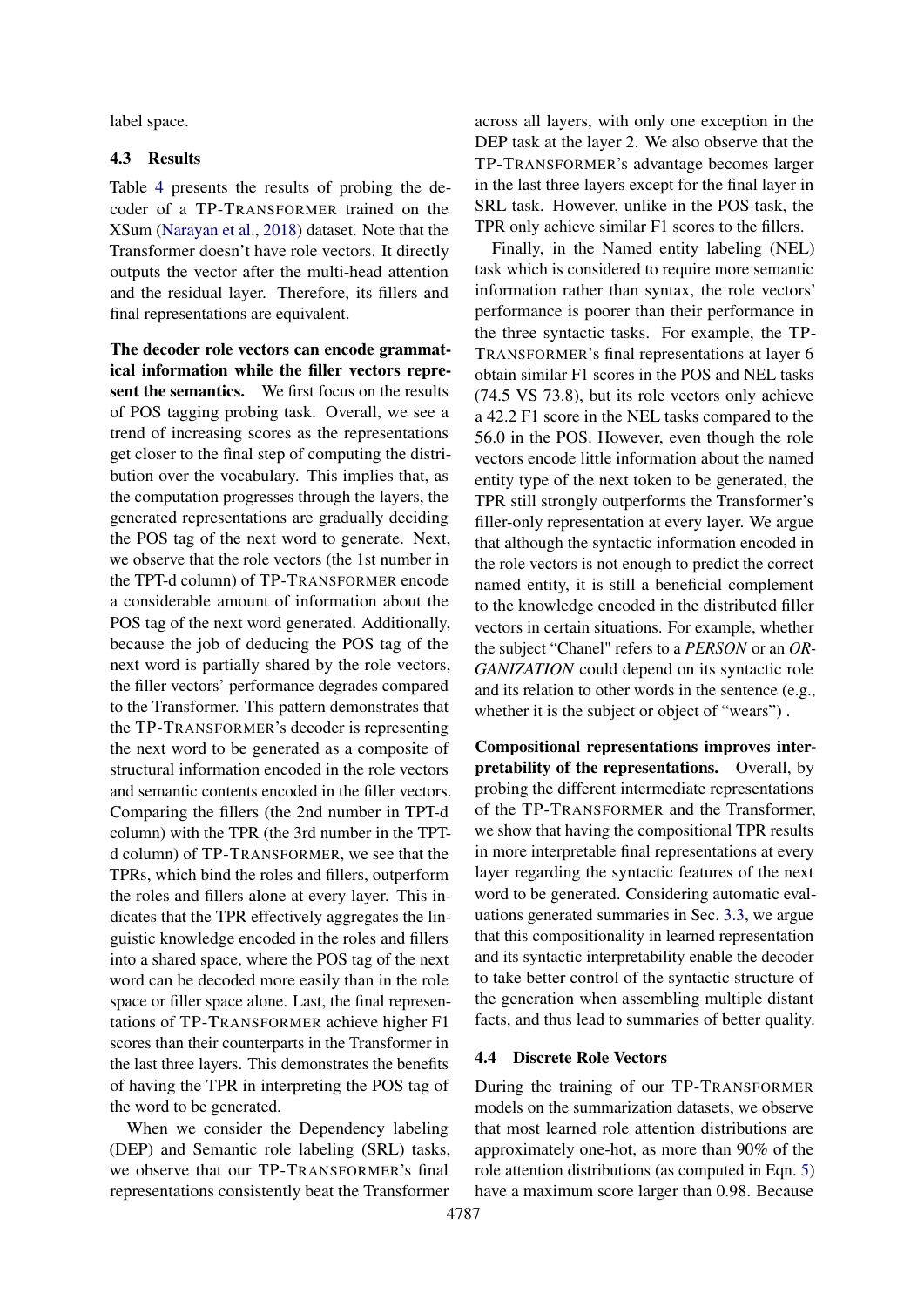each role vector is the concatenation of  $H$  vectors, each selected from  $N_r$  role embeddings, the completely one-hot role attentions will yield  $(N_r)^H$ possible role vectors. Therefore, the learned, approximately one-hot role vectors span  $(N_r)^H$  discrete subspaces, each of which only covers the close proximity of a concatenation of H role embeddings. This finding indicates that as we represent the role vectors as multi-head attention over a learnable dictionary of role embeddings, the structural inductive bias: (1) pushes the role vector space to be even more discrete, and (2) induces the syntactic structures encoded in these discrete role vectors. We also believe there is a connection between the above two effects, as the structural, syntactic information favors a lower-dimensional or even discrete space while the distributed, semantic information favors a higher-dimensional space.

### 5 Related Work

Explicit TPR Structures in Neural Networks While earlier TPR work based on [\(Smolensky,](#page-11-1) [1990\)](#page-11-1) focused on computability rather than learnability questions, recently TPRs have been incorporated into several recurrent deep learning models in order to solve various NLP tasks including Part-of-Speech tagging, constituency parsing, image captioning [\(Huang et al.,](#page-10-11) [2018,](#page-10-11) [2019\)](#page-9-6), question answering [\(Palangi et al.,](#page-10-1) [2018;](#page-10-1) [Schlag and Schmid](#page-10-12)[huber,](#page-10-12) [2018\)](#page-10-12), and natural-to-formal language generation (program synthesis) [\(Chen et al.,](#page-9-7) [2020\)](#page-9-7). Most recently, TPRs have been introduced into Transformer architectures, starting with [Schlag et al.](#page-10-0) [\(2019\)](#page-10-0) which introduced the TP-TRANSFORMER to improve the performance and interpretability of mathematical problem solving models. This model generated continuous role vectors by directly projecting from layer inputs, whereas our model indexes from a dictionary of role embeddings to form the role vectors which are shown to reside in a highly discrete space.

Structured Representations for Abstractive Summarization Compared to the extractive methods, abstractive summarization models usually fail to show extractive properties, and have tendency to copy text from the source [\(See et al.,](#page-10-7) [2017;](#page-10-7) [Paulus et al.,](#page-10-13) [2018;](#page-10-13) [Pasunuru and Bansal,](#page-10-14) [2018;](#page-10-14) [Ce](#page-9-8)[likyilmaz et al.,](#page-9-8) [2018\)](#page-9-8). More recent approaches that use standard transformers deal with this issue by introducing hierarchical structures to encode local and global information separately focusing on

only the semantic content [\(Liu and Lapata,](#page-10-15) [2018,](#page-10-15) [2019\)](#page-10-16). To preserve salient source relations and generate abstractive summaries of the source document, previous work infused models with semantic parsers: while [Song et al.](#page-11-4) [\(2018\)](#page-11-4) introduces a new structure-infused copy mechanism that combines the source syntactic structure with the copy mechanism, [Liao et al.](#page-10-17) [\(2018\)](#page-10-17) uses abstract meaning representations (AMR). While these approaches require that the document sentence semantic parsers are provided beforehand, our models can implicitly learn to approximate the syntactic structure and semantic content in their representations.

#### 6 Conclusion

In this work, we enrich the Transformer model with the structured Tensor Product Representation for abstractive summarization tasks. We represent every token as a pair of role and filler vectors. We show that our TP-TRANSFORMER with discrete roles outperforms Transformer and TP-TRANSFORMER with continuous roles on several abstractive summarization datasets, in both metrics scores and human evaluation. We further demonstrate the syntactic structures encoded in the role vectors and show the improved syntactic interpretability in our model's hidden states.

#### 7 Ethics Statement

In this work we propose a new encoder-decoder modeling architecture and build several models to benchmark our new architecture with baseline architectures on several open source summarization datasets.

Intended use. Our architecture is designed to build models of abstractive summarization. Potentially our architecture could be used to train models for summarizing any type of company internal datasets (e.g., internal documents, reports, meetings, legal forms, etc.) to further improve the productivity and efficiency of the users in their daily activities without needing to read long documents.

Failure mode. Even though our models yield factually consistent summaries, as judged by human evaluation, they can still generate factually inconsistent summaries or sometimes hallucinate information that the source document does not include. This might be due to the bias or noise in the training data. Model builders wanting to use our archi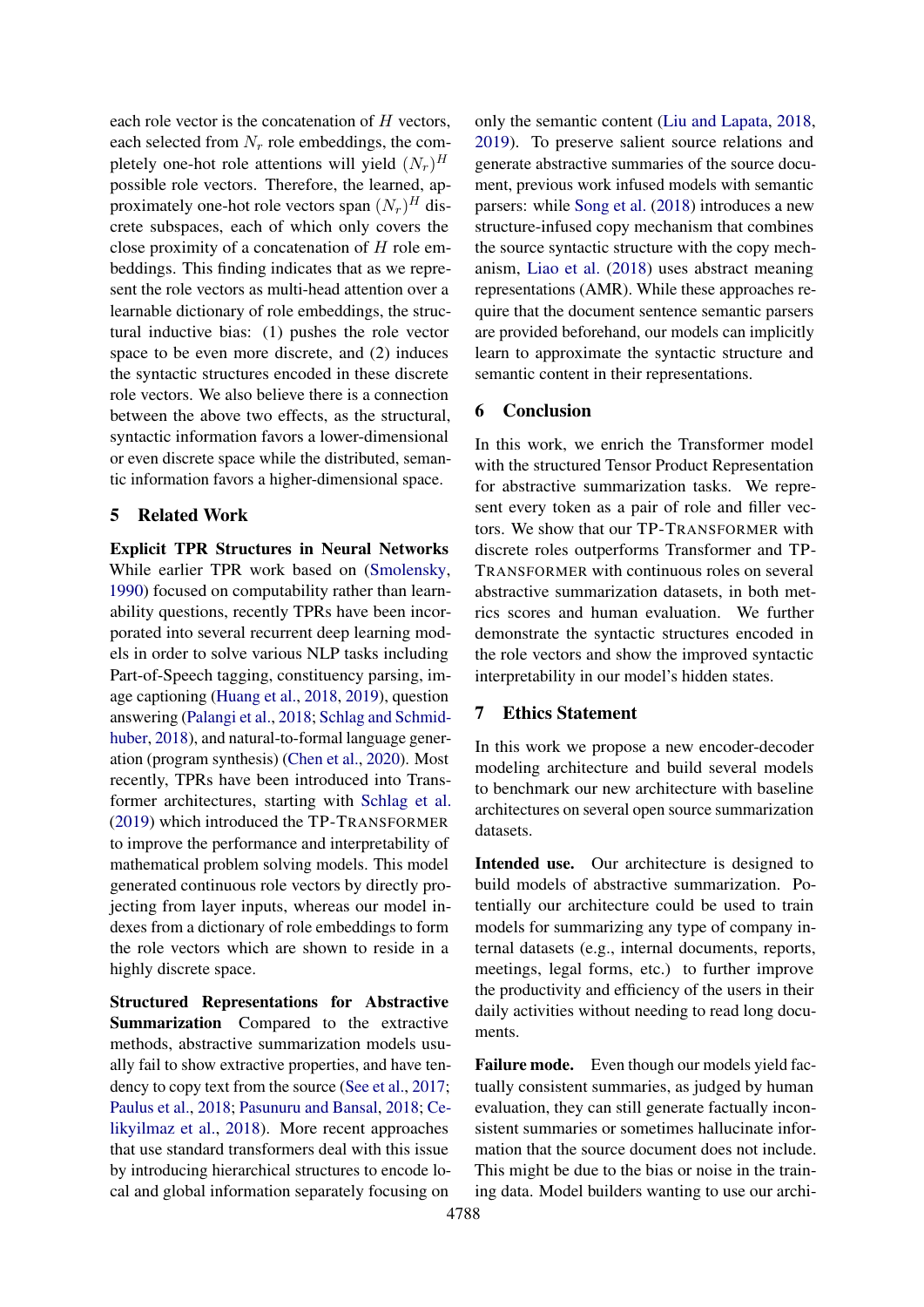tecture to build models on their company internal datasets should build models with consideration of intellectual properties and privacy rights.

Misuse Potential. We note the models to be built with our architecture should be used with careful consideration. The generated summaries produced by our models are not controlled and use generative approaches, therefore, they could generate unreliable text. Researchers working on abstractive summarization should focus on generating factually correct, ethical and reliable text. If our models are trained on news datasets, a careful consideration should be made on factuality of the generated text and measures have been taken to prevent model hallucinations.

#### Acknowledgments

We thank the reviewers for their helpful comments. This work was partially supported by NSF-CAREER Award 1846185 and a Microsoft Investigator Fellowship.

#### **References**

- <span id="page-9-3"></span>Jimmy Lei Ba, Jamie Ryan Kiros, and Geoffrey E Hinton. 2016. Layer normalization. arXiv preprint arXiv:1607.06450.
- <span id="page-9-8"></span>Asli Celikyilmaz, Antoine Bosselut, Xiaodong He, and Yejin Choi. 2018. Deep communicating agents for abstractive summarization. In 16th Annual Conference of the North American Chapter of the Association for Computational Linguistics: Human Language Technologies, New Orleans, USA.
- <span id="page-9-7"></span>Kezhen Chen, Qiuyuan Huang, Hamid Palangi, Paul Smolensky, Kenneth D Forbus, and Jianfeng Gao. 2020. Mapping natural-language problems to formal-language solutions using structured neural representations. In Proceedings of the ICML.
- <span id="page-9-11"></span>Kyunghyun Cho, Bart van Merriënboer, Caglar Gulcehre, Dzmitry Bahdanau, Fethi Bougares, Holger Schwenk, and Yoshua Bengio. 2014. [Learning](https://doi.org/10.3115/v1/D14-1179) [phrase representations using RNN encoder–decoder](https://doi.org/10.3115/v1/D14-1179) [for statistical machine translation.](https://doi.org/10.3115/v1/D14-1179) In Proceedings of the 2014 Conference on Empirical Methods in Natural Language Processing (EMNLP), pages 1724–1734, Doha, Qatar. Association for Computational Linguistics.
- <span id="page-9-0"></span>Arman Cohan, Franck Dernoncourt, Doo Soon Kim, Trung Bui, Seokhwan Kim, Walter Chang, and Nazli Goharian. 2018. [A discourse-aware attention](https://doi.org/10.18653/v1/N18-2097) [model for abstractive summarization of long doc](https://doi.org/10.18653/v1/N18-2097)[uments.](https://doi.org/10.18653/v1/N18-2097) In Proceedings of the 2018 Conference of the North American Chapter of the Association for Computational Linguistics: Human Language

Technologies, Volume 2 (Short Papers), pages 615– 621, New Orleans, Louisiana. Association for Computational Linguistics.

- <span id="page-9-2"></span>Michael Denkowski and Alon Lavie. 2014. Meteor universal: Language specific translation evaluation for any target language. In Proceedings of the ninth workshop on statistical machine translation, pages 376–380.
- <span id="page-9-9"></span>Jacob Devlin, Ming-Wei Chang, Kenton Lee, and Kristina Toutanova. 2019. [BERT: Pre-training of](https://doi.org/10.18653/v1/N19-1423) [deep bidirectional transformers for language under](https://doi.org/10.18653/v1/N19-1423)[standing.](https://doi.org/10.18653/v1/N19-1423) In Proceedings of the 2019 Conference of the North American Chapter of the Association for Computational Linguistics: Human Language Technologies, Volume 1 (Long and Short Papers), pages 4171–4186, Minneapolis, Minnesota. Association for Computational Linguistics.
- <span id="page-9-5"></span>Esin Durmus, He He, and Mona Diab. 2020. [FEQA: A](https://doi.org/10.18653/v1/2020.acl-main.454) [question answering evaluation framework for faith](https://doi.org/10.18653/v1/2020.acl-main.454)[fulness assessment in abstractive summarization.](https://doi.org/10.18653/v1/2020.acl-main.454) In Proceedings of the 58th Annual Meeting of the Association for Computational Linguistics, pages 5055–5070, Online. Association for Computational Linguistics.
- <span id="page-9-10"></span>Matt Gardner, Joel Grus, Mark Neumann, Oyvind Tafjord, Pradeep Dasigi, Nelson F. Liu, Matthew Peters, Michael Schmitz, and Luke Zettlemoyer. 2018. [AllenNLP: A deep semantic natural language pro](https://doi.org/10.18653/v1/W18-2501)[cessing platform.](https://doi.org/10.18653/v1/W18-2501) In Proceedings of Workshop for NLP Open Source Software (NLP-OSS), pages 1– 6, Melbourne, Australia. Association for Computational Linguistics.
- <span id="page-9-4"></span>Max Grusky, Mor Naaman, and Yoav Artzi. 2018. [Newsroom: A dataset of 1.3 million summaries with](http://aclweb.org/anthology/N18-1065) [diverse extractive strategies.](http://aclweb.org/anthology/N18-1065) In Proceedings of the 2018 Conference of the North American Chapter of the Association for Computational Linguistics: Human Language Technologies, pages 708–719, New Orleans, Louisiana. Association for Computational Linguistics.
- <span id="page-9-1"></span>Karl Moritz Hermann, Tomas Kocisky, Edward Grefenstette, Lasse Espeholt, Will Kay, Mustafa Suleyman, and Phil Blunsom. 2015. Teaching machines to read and comprehend. In Advances in neural information processing systems, pages 1693–1701.
- <span id="page-9-12"></span>John Hewitt and Christopher D. Manning. 2019. [A](https://doi.org/10.18653/v1/N19-1419) [structural probe for finding syntax in word repre](https://doi.org/10.18653/v1/N19-1419)[sentations.](https://doi.org/10.18653/v1/N19-1419) In Proceedings of the 2019 Conference of the North American Chapter of the Association for Computational Linguistics: Human Language Technologies, Volume 1 (Long and Short Papers), pages 4129–4138, Minneapolis, Minnesota. Association for Computational Linguistics.
- <span id="page-9-6"></span>Qiuyuan Huang, Li Deng, Dapeng Wu, Chang Liu, and Xiaodong He. 2019. [Attentive tensor product](https://doi.org/10.1609/aaai.v33i01.33011344) [learning.](https://doi.org/10.1609/aaai.v33i01.33011344) Proceedings of the AAAI Conference on Artificial Intelligence, 33(01):1344–1351.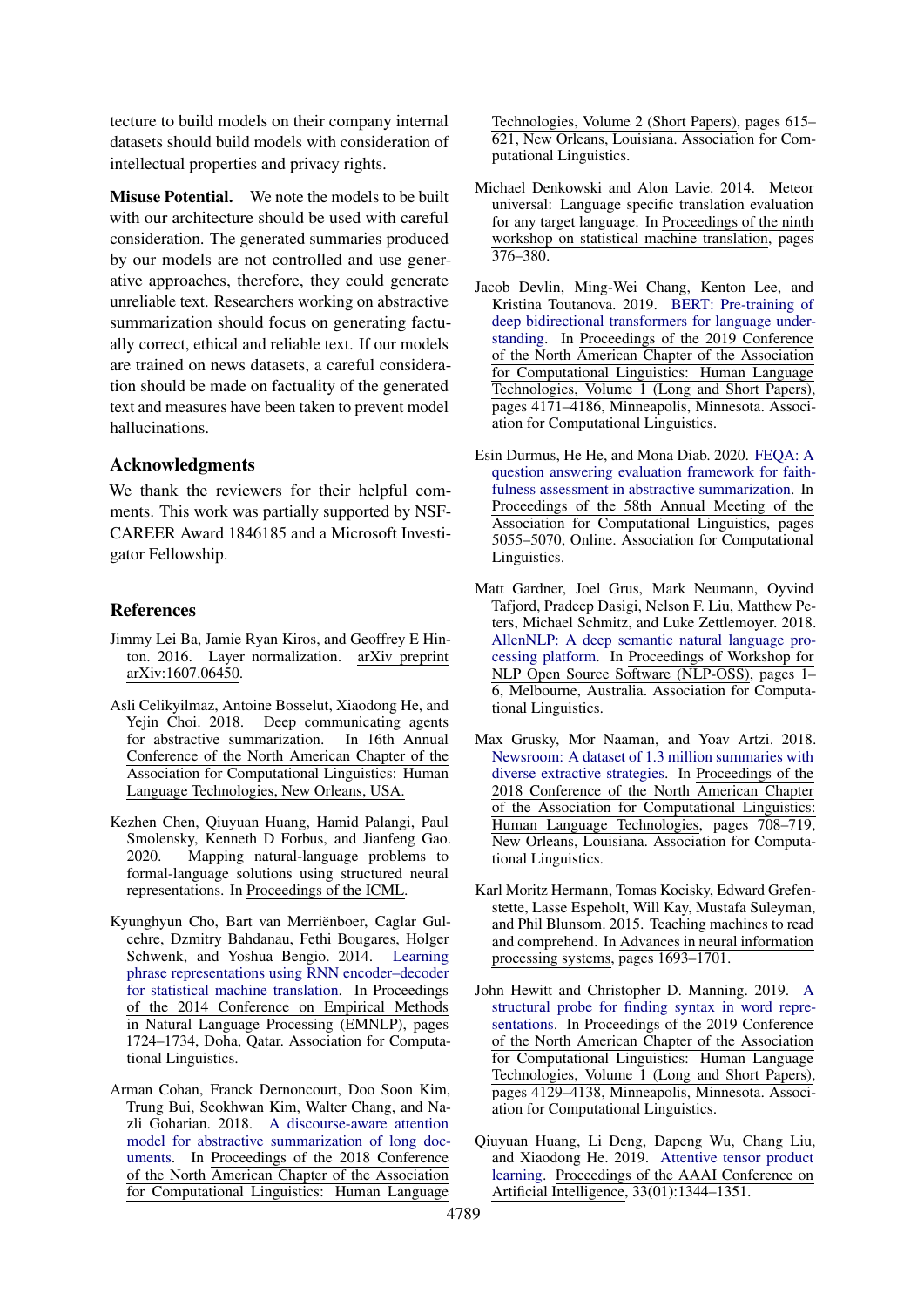- <span id="page-10-11"></span>Qiuyuan Huang, Paul Smolensky, Xiaodong He, Li Deng, and Dapeng Wu. 2018. [Tensor prod](https://doi.org/10.18653/v1/N18-1114)[uct generation networks for deep NLP model](https://doi.org/10.18653/v1/N18-1114)[ing.](https://doi.org/10.18653/v1/N18-1114) In Proceedings of the 2018 Conference of the North American Chapter of the Association for Computational Linguistics: Human Language Technologies, Volume 1 (Long Papers), pages 1263– 1273, New Orleans, Louisiana. Association for Computational Linguistics.
- <span id="page-10-3"></span>Mahnaz Koupaee and William Yang Wang. 2018. Wikihow: A large scale text summarization dataset. arXiv preprint arXiv:1810.09305.
- <span id="page-10-8"></span>Logan Lebanoff, Kaiqiang Song, Franck Dernoncourt, Doo Soon Kim, Seokhwan Kim, Walter Chang, and Fei Liu. 2019. [Scoring sentence singletons and](https://doi.org/10.18653/v1/P19-1209) [pairs for abstractive summarization.](https://doi.org/10.18653/v1/P19-1209) In Proceedings of the 57th Annual Meeting of the Association for Computational Linguistics, pages 2175–2189, Florence, Italy. Association for Computational Linguistics.
- <span id="page-10-17"></span>Kexin Liao, Logan Lebanoff, and Fei Liu. 2018. [Abstract Meaning Representation for multi](https://www.aclweb.org/anthology/C18-1101)[document summarization.](https://www.aclweb.org/anthology/C18-1101) In Proceedings of the 27th International Conference on Computational Linguistics, pages 1178–1190, Santa Fe, New Mexico, USA. Association for Computational Linguistics.
- <span id="page-10-5"></span>Chin-Yew Lin. 2004. Rouge: A package for automatic evaluation of summaries. In Text summarization branches out: Proceedings of the ACL-04 workshop, volume 8. Barcelona, Spain.
- <span id="page-10-20"></span>Yongjie Lin, Yi Chern Tan, and Robert Frank. 2019. [Open sesame: Getting inside BERT's](https://doi.org/10.18653/v1/W19-4825) [linguistic knowledge.](https://doi.org/10.18653/v1/W19-4825) In Proceedings of the 2019 ACL Workshop BlackboxNLP: Analyzing and Interpreting Neural Networks for NLP, pages 241– 253, Florence, Italy. Association for Computational Linguistics.
- <span id="page-10-15"></span>Yang Liu and Mirella Lapata. 2018. Learning structured text representations. In Transactions of the Association for Computational Linguistics.
- <span id="page-10-16"></span>Yang Liu and Mirella Lapata. 2019. Hierarchical transformers for multi-document summarization. In Transactions of the Association for Computational Linguistics.
- <span id="page-10-18"></span>Christopher D. Manning, Mihai Surdeanu, John Bauer, Jenny Finkel, Steven J. Bethard, and David McClosky. 2014. [The Stanford CoreNLP natu](http://www.aclweb.org/anthology/P/P14/P14-5010)[ral language processing toolkit.](http://www.aclweb.org/anthology/P/P14/P14-5010) In Association for Computational Linguistics (ACL) System Demonstrations, pages 55–60.
- <span id="page-10-10"></span>Joshua Maynez, Shashi Narayan, Bernd Bohnet, and Ryan McDonald. 2020. [On faithfulness and factu](https://doi.org/10.18653/v1/2020.acl-main.173)[ality in abstractive summarization.](https://doi.org/10.18653/v1/2020.acl-main.173) In Proceedings of the 58th Annual Meeting of the Association for Computational Linguistics, pages 1906–1919, Online. Association for Computational Linguistics.
- <span id="page-10-19"></span>R. Thomas McCoy, Tal Linzen, Ewan Dunbar, and Paul Smolensky. 2019. [RNNs implicitly implement](https://openreview.net/forum?id=BJx0sjC5FX) [tensor-product representations.](https://openreview.net/forum?id=BJx0sjC5FX) In International Conference on Learning Representations.
- <span id="page-10-4"></span>Ramesh Nallapati, Bowen Zhou, Caglar Gulcehre, Bing Xiang, et al. 2016. Abstractive text summarization using sequence-to-sequence rnns and beyond. In Computational Natural Language Learning.
- <span id="page-10-2"></span>Shashi Narayan, Shay B. Cohen, and Mirella Lapata. 2018. [Don't give me the details, just the sum](https://doi.org/10.18653/v1/D18-1206)[mary! topic-aware convolutional neural networks](https://doi.org/10.18653/v1/D18-1206) [for extreme summarization.](https://doi.org/10.18653/v1/D18-1206) In Proceedings of the 2018 Conference on Empirical Methods in Natural Language Processing, pages 1797–1807, Brussels, Belgium. Association for Computational Linguistics.
- <span id="page-10-1"></span>H. Palangi, P. Smolensky, X. He, and L. Deng. 2018. Question-answering with grammaticallyinterpretable representations. In AAAI.
- <span id="page-10-14"></span>Ramakanth Pasunuru and Mohit Bansal. 2018. Multireward reinforced summarization with saliency and entailment. In 16th Annual Conference of the North American Chapter of the Association for Computational Linguistics: Human Language Technologies, New Orleans, USA.
- <span id="page-10-13"></span>Romain Paulus, Caiming Xiong, and Richard Socher. 2018. A deep reinforced model for abstractive summarization. In 6th International Conference on Learning Representations, Vancouver, BC, Canada.
- <span id="page-10-6"></span>Colin Raffel, Noam Shazeer, Adam Roberts, Katherine Lee, Sharan Narang, Michael Matena, Yanqi Zhou, Wei Li, and Peter J Liu. 2020. Exploring the limits of transfer learning with a unified text-to-text transformer. Journal of Machine Learning Research, 21(140):1–67.
- <span id="page-10-12"></span>Imanol Schlag and Jürgen Schmidhuber. 2018. Learning to reason with third order tensor products. In Advances in Neural Information Processing Systems, pages 10002–10013.
- <span id="page-10-0"></span>Imanol Schlag, Paul Smolensky, Roland Fernandez, Nebojsa Jojic, Jürgen Schmidhuber, and Jianfeng Gao. 2019. Enhancing the transformer with explicit relational encoding for math problem solving. arXiv preprint arXiv:1910.06611.
- <span id="page-10-7"></span>Abigail See, Peter J. Liu, and Christopher D. Manning. 2017. [Get to the point: Summarization](https://doi.org/10.18653/v1/P17-1099) [with pointer-generator networks.](https://doi.org/10.18653/v1/P17-1099) In Proceedings of the 55th Annual Meeting of the Association for Computational Linguistics (Volume 1: Long Papers), pages 1073–1083, Vancouver, Canada. Association for Computational Linguistics.
- <span id="page-10-9"></span>Noam Shazeer and Mitchell Stern. 2018. Adafactor: Adaptive learning rates with sublinear memory cost. In International Conference on Machine Learning, pages 4596–4604. PMLR.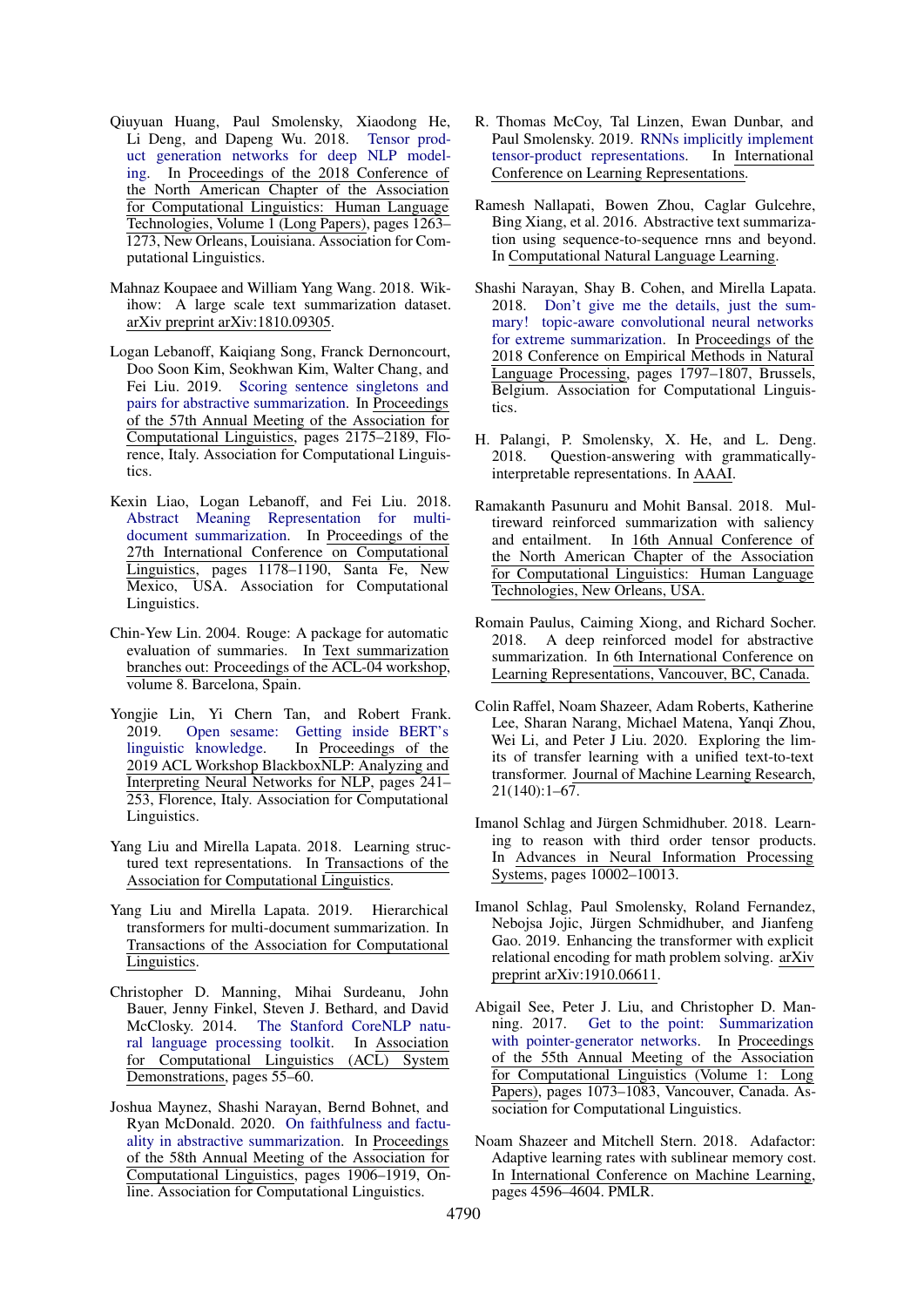- <span id="page-11-1"></span>Paul Smolensky. 1990. Tensor product variable binding and the representation of symbolic structures in connectionist systems. Artificial intelligence, 46(1- 2):159–216.
- <span id="page-11-4"></span>Kaiqiang Song, Lin Zhao, and Fei Liu. 2018. [Structure](https://www.aclweb.org/anthology/C18-1146)[infused copy mechanisms for abstractive summa](https://www.aclweb.org/anthology/C18-1146)[rization.](https://www.aclweb.org/anthology/C18-1146) In Proceedings of the 27th International Conference on Computational Linguistics, pages 1717–1729, Santa Fe, New Mexico, USA. Association for Computational Linguistics.
- <span id="page-11-6"></span>Paul Soulos, Tom McCoy, Tal Linzen, and Paul Smolensky. 2019. Discovering the compositional structure of vector representations with role learning networks. arXiv preprint arXiv:1910.09113.
- <span id="page-11-7"></span>Ian Tenney, Dipanjan Das, and Ellie Pavlick. 2019a. [BERT rediscovers the classical NLP pipeline.](https://doi.org/10.18653/v1/P19-1452) In Proceedings of the 57th Annual Meeting of the Association for Computational Linguistics, pages 4593–4601, Florence, Italy. Association for Computational Linguistics.
- <span id="page-11-2"></span>Ian Tenney, Patrick Xia, Berlin Chen, Alex Wang, Adam Poliak, R Thomas McCoy, Najoung Kim, Benjamin Van Durme, Sam Bowman, Dipanjan Das, and Ellie Pavlick. 2019b. [What do you learn from](https://openreview.net/forum?id=SJzSgnRcKX) [context? probing for sentence structure in con](https://openreview.net/forum?id=SJzSgnRcKX)[textualized word representations.](https://openreview.net/forum?id=SJzSgnRcKX) In International Conference on Learning Representations.
- <span id="page-11-0"></span>Ashish Vaswani, Noam Shazeer, Niki Parmar, Jakob Uszkoreit, Llion Jones, Aidan N Gomez, Łukasz Kaiser, and Illia Polosukhin. 2017. Attention is all you need. In Advances in neural information processing systems, pages 5998–6008.
- <span id="page-11-3"></span>Jingqing Zhang, Yao Zhao, Mohammad Saleh, and Peter J Liu. 2020. Pegasus: Pre-training with extracted gap-sentences for abstractive summarization. In Proceedings of the 37 th International Conference on Machine Learning.

### Appendix

#### A TP-TRANSFORMER Architecture

We provide Fig. [3](#page-11-5) to visualize the full encoderdecoder architecture of our TP-TRANSFORMER.

#### B Summarization Experimental Setup

The Transformer and the two TP-TRANSFORMERS all have 6 layers, 8 heads per layer, dimension per head  $d_k$ =64, model dimension  $d_m$ =512, and feedforward dimension  $d_f$ =2048 for the encoder and decoder. Our TP-TRANSFORMER with discrete roles has  $N_r$ =50 role embeddings of dimension  $d_r = 64$ at every layer. We search the optimal  $N_r$  from {20, 50, 100, 200, 1000} and select the one with the best validation set performance. For each of the

<span id="page-11-5"></span>

Figure 3: TP-TRANSFORMER model architecture.

dataset above, we train the all three models from scratch using an Adafactor Optimizer [\(Shazeer and](#page-10-9) [Stern,](#page-10-9) [2018\)](#page-10-9) with square root learning rate decay and dropout rate of 0.1. The total number of parameter of the Transformer, TP-TRANSFORMER with continuous roles, and our TP-TRANSFORMER with discrete roles are 60506880, 65234688, and 64258080 respectively. Every model is trained on 4 NVidia V100 GPUs (32GB) with a batch size of 32 per GPU.

#### B.1 Human Evaluation

We conduct human evaluation to compare the summaries generated by the original Transformer and our TP-TRANSFORMER. We randomly sample 120 examples from the test sets of XSum and Wikihow datasets with the corresponding beam-searched model summaries. For every example, we show the source document, the reference summary, and two model summaries shuffled in order to three human evaluators, and ask them to decide which summary is better in six different aspects: grammar, coherency, factuality, saliency, redundancy, and an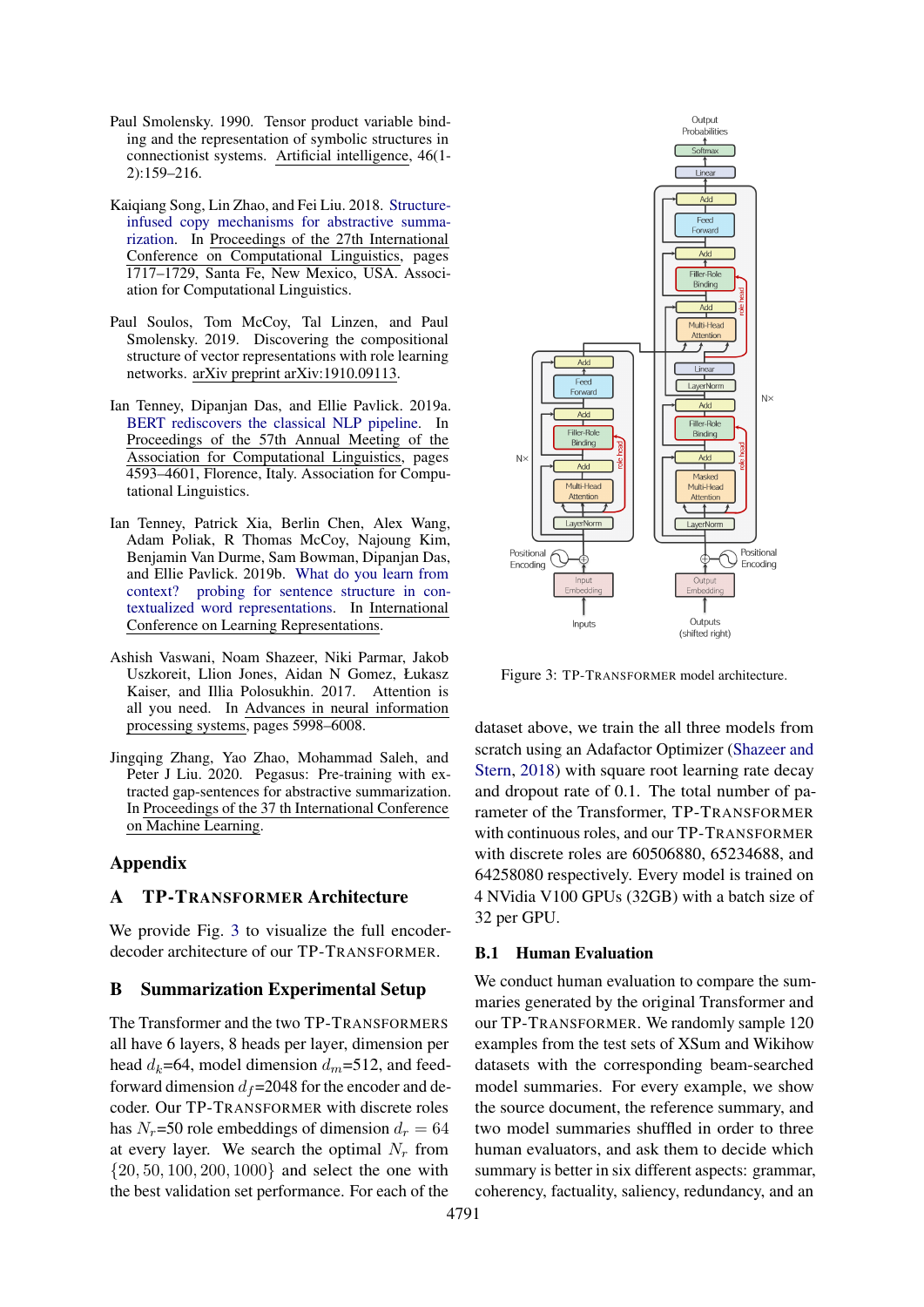overall preference. We then take the majority vote of every examples from its three human annotators.

# C Probing Experimental Setup

As there is no existing dataset for probing decoders, we create our own training and evaluation data by running off-the-shelf models on the summarization datasets. Specifically, to probe a decoder trained on the XSum dataset on the POS task, we run an POS tagger on the reference summaries from the XSum training set and the model-generated summaries for the XSum dev set to create the ground-truth labels for the training set and model-specific dev set. We use Stanford CoreNLP [\(Manning et al.,](#page-10-18) [2014\)](#page-10-18) to get the labels for POS, dependency and named entity probing tasks. We use a BERT-base model [\(Devlin et al.,](#page-9-9) [2019\)](#page-9-9) from AllenNLP [\(Gard](#page-9-10)[ner et al.,](#page-9-10) [2018\)](#page-9-10) to get the ground-truth labels for SRL. We restore the model trained on a summarization dataset and freeze its parameters during the probing. We simply add a linear layer on top of the target representation to project it onto the output label space.

# D Related Works

Implicit TPR Encodings in Neural Networks [McCoy et al.](#page-10-19) [\(2019\)](#page-10-19) showed that, in GRUbased [\(Cho et al.,](#page-9-11) [2014\)](#page-9-11) encoder-decoder networks performing fully-compositional string manipulations, trained on extensive data that fully exemplifies the range of possible compositions, the medial encoding between encoder and decoder could be extremely well approximated by TPRs. [Soulos](#page-11-6) [et al.](#page-11-6) [\(2019\)](#page-11-6) presented the ROLE model that learns its own role scheme to optimize the fit of a TPR approximation to a given set of internal representations in a pre-trained target neural network, removing the need for human-generated hypotheses about the role schemes the network might be implementing. While this work successfully interprets the Tensor Product Representation in fully compositional tasks, abstractive summarization, as well as most other NLP tasks, are only partially compositional and the symbolic rules in language are much more complex. Although these two works showed that Tensor Product Representation can naturally emerge in a unstructured representations, we argue that standard models only learn TPRs without any special bias to do so when the compositional structure of the task is simple and blatant and when the training set makes that painfully clear

by providing a good sample of the compositional possibilities. That is possible for the simple string tasks addressed in the two previous works, but not in the abstractive summarization as well as other real-world NLP tasks, where we show that having explicit TPR helps in modeling the structure information.

Sequence Models Encode Implicit Structure. Several recent works have shown that the pretrained Transformer-based BERT [\(Devlin et al.,](#page-9-9) [2019\)](#page-9-9) embeddings implicitly encode structural linguistic relations with various interpretation methods. The first, and also the most popular method [\(Ten](#page-11-7)[ney et al.,](#page-11-7) [2019a\)](#page-11-7) is to train an auxiliary classifier to probe the model's hidden representations for specific linguistic information. The second method [\(Lin et al.,](#page-10-20) [2019\)](#page-10-20) abstracts the Transformer model into a graph based on the attention weights, and explores syntactic structures based on the graph's structure. The third method [\(Hewitt and](#page-9-12) [Manning,](#page-9-12) [2019\)](#page-9-12) sees the hidden representations of BERT as in a metric space and directly connect the distance between representations to the distance between elements in a symbolic structure (e.g., a dependency-parse tree) to extract the implicit structures without extra training. The interpretation method deployed here falls under the probing family, but future work will also pursue other interpretation methods.

# E Examples of Generated Summary

We provide examples generated by the Transformer baseline and our TP-TRANSFORMER in Table [5](#page-13-0) and Table [6.](#page-13-1)